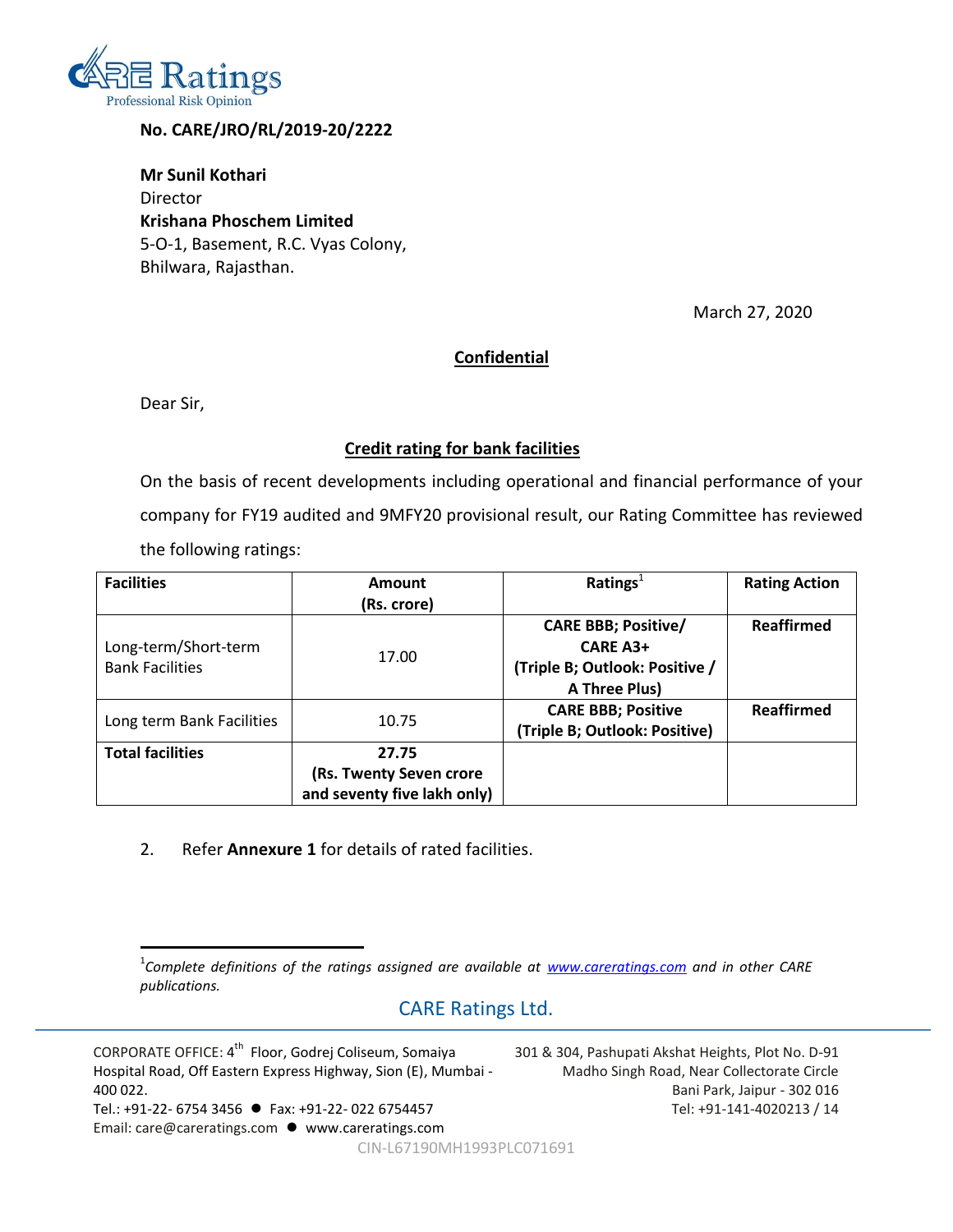- 3. The rationale for the rating will be communicated to you separately. A write-up (press release) on the above rating is proposed to be issued to the press shortly, a draft of which is enclosed for your perusal as **Annexure-2**. We request you to peruse the annexed document and offer your comments if any. We are doing this as a matter of courtesy to our clients and with a view to ensure that no factual inaccuracies have inadvertently crept in. Kindly revert as early as possible. In any case, if we do not hear from you shorty, we will proceed on the basis that you have no any comments to offer.
- 4. CARE reserves the right to undertake a surveillance/review of the rating from time to time, based on circumstances warranting such review, subject to at least one such review/surveillance every year.
- 5. CARE reserves the right to revise/reaffirm/withdraw the rating assigned as also revise the outlook, as a result of periodic review/surveillance, based on any event or information which in the opinion of CARE warrants such an action. In the event of failure on the part of the entity to furnish such information, material or clarifications as may be required by CARE so as to enable it to carry out continuous monitoring of the rating of the bank facilities, CARE shall carry out the review on the basis of best available information throughout the life time of such bank facilities. In such cases the credit rating symbol shall be accompanied by "ISSUER NOT COOPERATING". CARE shall also be entitled to publicize/disseminate all the afore-mentioned rating actions in any manner considered appropriate by it, without reference to you.
- 6. CARE ratings do not take into account the sovereign risk, if any, attached to the foreign currency loans, and the ratings are applicable only to the rupee equivalent of these loans.
- 7. Our ratings do not factor in any rating related trigger clauses as per the terms of the facility/instrument, which may involve acceleration of payments in case of rating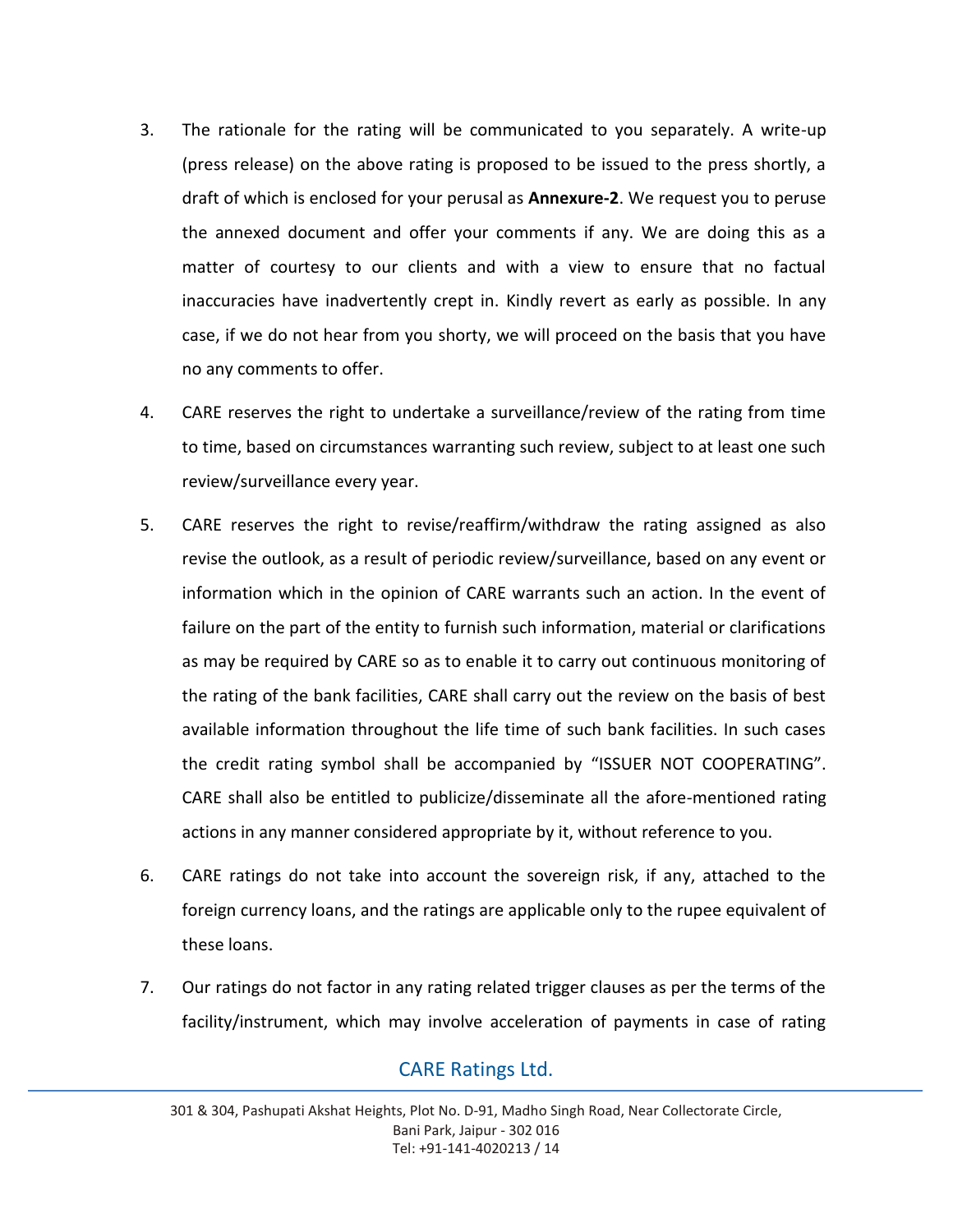downgrades. However, if any such clauses are introduced and if triggered, the ratings may see volatility and sharp downgrades.

- 8. Users of this rating may kindly refer our website [www.careratings.com](http://www.careratings.com/) for latest update on the outstanding rating.
- 9. CARE ratings are **not** recommendations to sanction, renew, disburse or recall the concerned bank facilities.

If you need any clarification, you are welcome to approach us in this regard.

Thanking you,

Al Black

**[Akshay Khunteta] [Abhishek Kumar Jain]** Jr. Analyst **Manager** Manager [akshay.khunteta@careratings.com](mailto:akshay.khunteta@careratings.com) [abhishek.jain@careratings.com](mailto:abhishek.jain@careratings.com)

Encl.: As above

Ashishally, Yours faithfully,

**Disclaimer**

CARE's ratings are opinions on the likelihood of timely payment of the obligations under the rated instrument and are not recommendations to sanction, renew, disburse or recall the concerned bank facilities or to buy, sell or hold any security. CARE's ratings do not convey suitability or price for the investor. CARE's ratings do not constitute an audit on the rated entity. CARE has based its ratings/outlooks on information obtained from sources believed by it to be accurate and reliable. CARE does not, however, guarantee the accuracy, adequacy or completeness of any information and is not responsible for any errors or omissions or for the results obtained from the use of such information. Most entities whose bank facilities/instruments are rated by CARE have paid a credit rating fee, based on the amount and type of bank facilities/instruments. CARE or its subsidiaries/associates may also have other commercial transactions with the entity. In case of partnership/proprietary concerns, the rating /outlook assigned by CARE is, inter-alia, based on the capital deployed by the partners/proprietor and the financial strength of the firm at present. The rating/outlook may undergo change in case of withdrawal of capital or the unsecured loans brought in by the partners/proprietor in addition to the financial performance and other relevant factors. CARE is not responsible for any errors and states that it has no financial liability whatsoever to the users of CARE's rating. Our ratings do not factor in any rating related trigger clauses as per the terms of the facility/instrument, which may involve acceleration of payments in case of rating downgrades. However, if any such clauses are introduced and if triggered, the ratings may see volatility and sharp downgrades.

## CARE Ratings Ltd.

301 & 304, Pashupati Akshat Heights, Plot No. D-91, Madho Singh Road, Near Collectorate Circle, Bani Park, Jaipur - 302 016 Tel: +91-141-4020213 / 14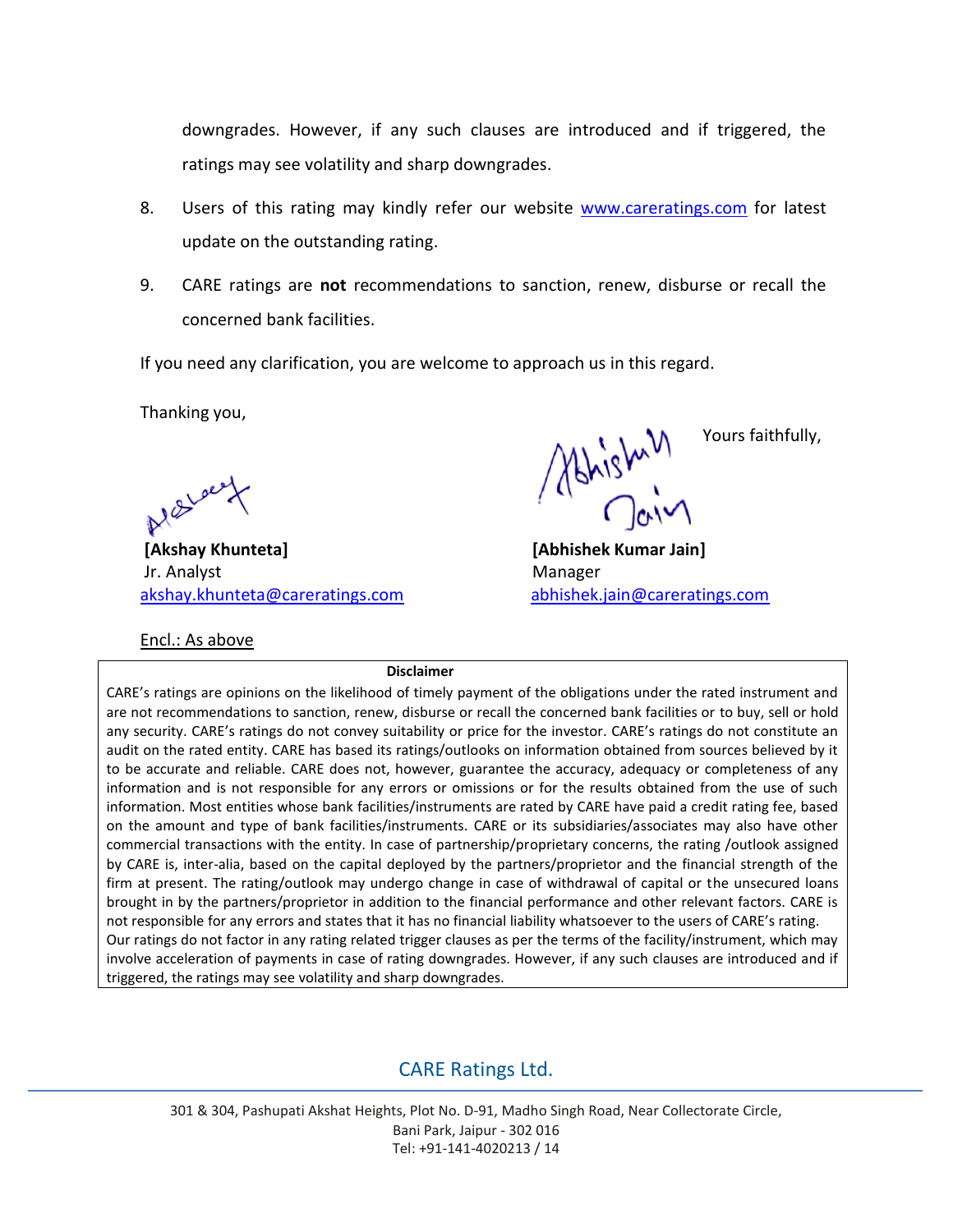### **Annexure 1 Details of Rated Facilities**

#### **1. Long-term facilities**

#### **1.A. Rupee term loans**

| Sr.            | Lender                  | Rated       | <b>Remarks</b> | <b>Debt Repayment Terms</b>            |
|----------------|-------------------------|-------------|----------------|----------------------------------------|
| No.            |                         | Amount      |                |                                        |
|                |                         | (Rs. Crore) |                |                                        |
| 1 <sup>1</sup> | <b>HDFC Bank</b>        | $3.71*$     |                | Repayable in 60 equated monthly        |
|                | Limited                 |             |                | installments (EMI) of Rs.13.40 lakh    |
|                |                         |             |                | starting from November 07, 2017.       |
| 2.             | <b>HDFC Bank</b>        | $3.63*$ #   |                | Repayable in 48 equated monthly        |
|                | Limited                 |             |                | installments of Rs.12.54 lakh starting |
|                |                         |             |                | from April 07, 2019.                   |
| 3.             | <b>HDFC Bank</b>        | $3.41*$     |                | Repayable in 64 variable EMI of        |
|                | Limited                 |             |                | starting from September, 2016.         |
|                | <b>Total Facility 1</b> | 10.75       |                |                                        |

*\*Outstanding as on March 17, 2020, #Outstanding of Rs.3.92 crore as on March 17, 2020.*

#### **Total long-term facilities as at Rs.10.75 crore**

#### **2. Long /short term Facilities**

| Sr.<br>No. | Name of Bank             | <b>Nature of Facility</b>                                               | Amount<br>(Rs. Crore) |
|------------|--------------------------|-------------------------------------------------------------------------|-----------------------|
|            | <b>HDFC Bank Limited</b> | Cash credit (Includes sub-limit of Rs.0.50 crore<br>for Bank Guarantee) | 17.00                 |
|            | <b>TOTAL</b>             |                                                                         | 17.00                 |

### **Total Long-term/short-term facilities as at Rs.17.00 crore**

**Total Facilities as at Rs.27.75 crore.**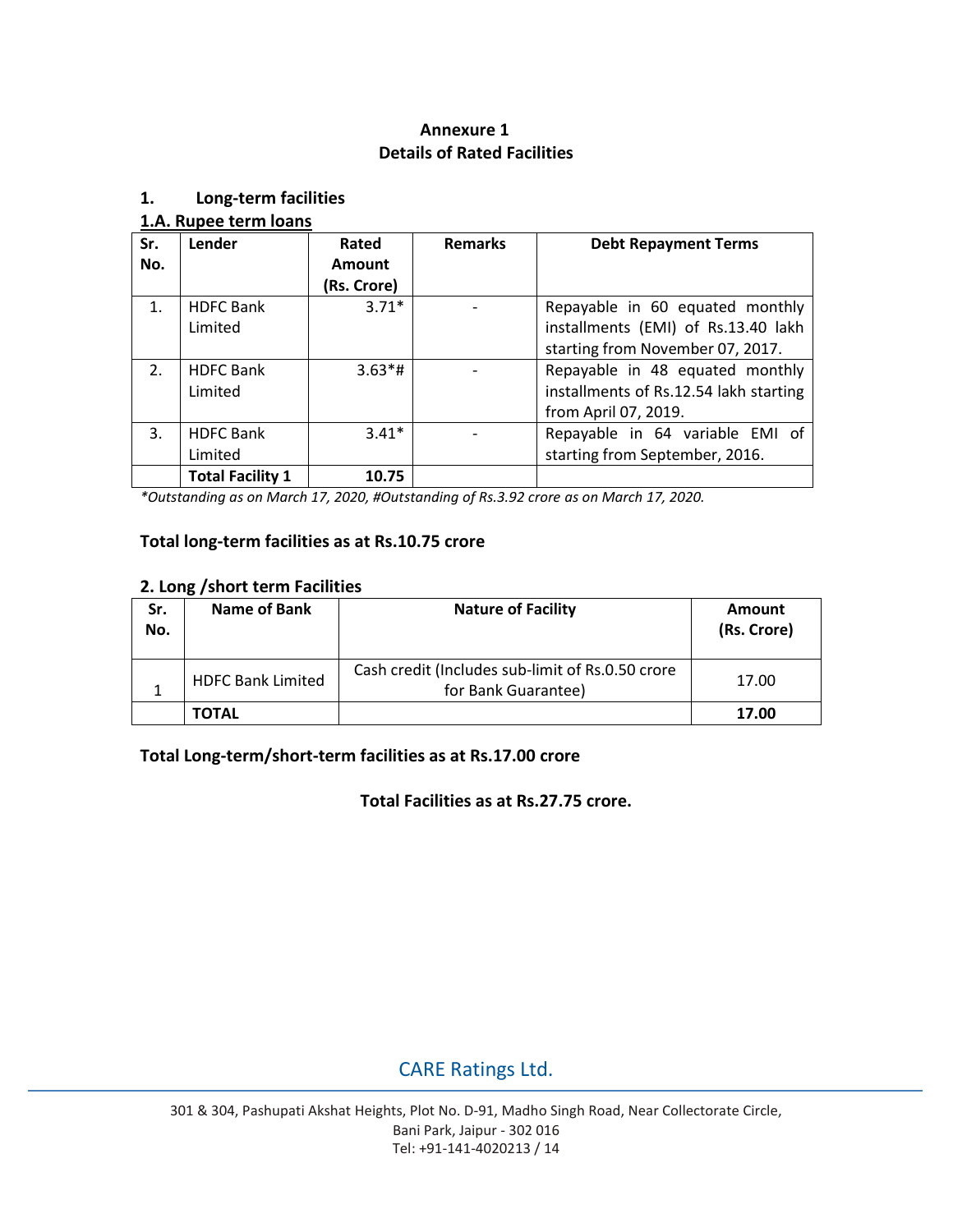### **Annexure - 2 Press Release**

| <b>Ratings</b>          |                         |                                                                                                |                      |  |  |  |
|-------------------------|-------------------------|------------------------------------------------------------------------------------------------|----------------------|--|--|--|
| <b>Facilities</b>       | Amount                  | Ratings <sup>2</sup>                                                                           | <b>Rating Action</b> |  |  |  |
|                         | (Rs. crore)             |                                                                                                |                      |  |  |  |
|                         |                         | <b>CARE BBB; Positive/</b>                                                                     | <b>Reaffirmed</b>    |  |  |  |
| Long-term/Short-term    |                         | <b>CARE A3+</b><br>(Triple B; Outlook: Positive/<br>A Three Plus)<br><b>CARE BBB; Positive</b> |                      |  |  |  |
| <b>Bank Facilities</b>  | 17.00                   | <b>Reaffirmed</b><br>(Triple B; Outlook: Positive)                                             |                      |  |  |  |
|                         |                         |                                                                                                |                      |  |  |  |
| Long term Bank          |                         |                                                                                                |                      |  |  |  |
| <b>Facilities</b>       | 10.75                   |                                                                                                |                      |  |  |  |
| <b>Total facilities</b> | 27.75                   |                                                                                                |                      |  |  |  |
|                         | (Rs. Twenty Seven crore |                                                                                                |                      |  |  |  |
|                         | and seventy five lakh   |                                                                                                |                      |  |  |  |
|                         | only)                   |                                                                                                |                      |  |  |  |

*Details of instruments/facilities in Annexure-1*

#### **Detailed Rationale & Key Rating Drivers**

The ratings assigned to the bank facilities of Krishana Phoschem Limited (KPL) continue to derive comfort from the wide experience of the management in the fertilizer industry with strong group presence, established marketing network and its integrated plant for manufacturing of fertilizer and chemical products. The ratings, further, continue to derive strength from diversified revenue stream with continuous increase in scale of operations, healthy profitability margins, comfortable solvency position and adequate liquidity position.

The ratings, however, continue to remain constrained on account of vulnerability of profitability margins to fluctuations in the raw material prices and foreign exchange rate, raw material availability risk associated with its BRP unit and challenges of operating in a highly regulated fertilizer and chemical industry.

#### Rating Sensitivities

*Positive Factors*

- Sustained increase in scale of operations to more than Rs.200 crore.
- Sustained improvement in profitability margin with PBILDT margin more than 25%.
- Improvement in liquidity position with operating cycle less than 75 days.

<sup>2</sup> *Complete definitions of the ratings assigned are available at [www.careratings.com](http://www.careratings.com/) and in other CARE publications.*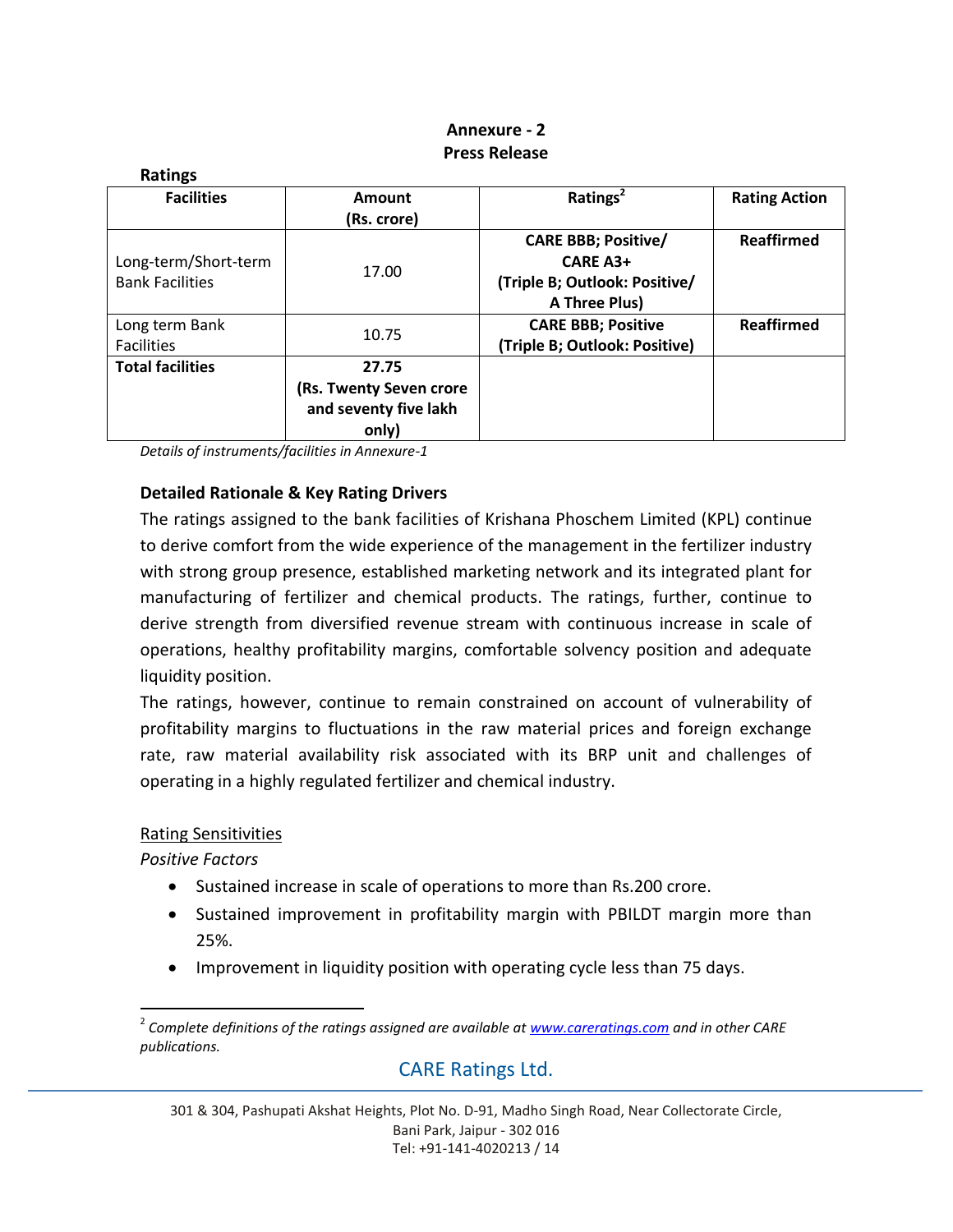#### *Negative Factors*

- Deterioration in overall gearing above 1 times owing to any large size debt funded capex.
- Decline in PBILDT margin to less than 16% on sustained basis.
- Deterioration in liquidity position with operating cycle more than 150 days.

#### **Outlook: Positive**

The outlook of the company remained 'Positive' on account of CARE's expectation of increase in scale of operations as well as profitability margins and improvement in working capital position. The outlook, however, may be revised to 'Stable' in case of lower than expected improvement in scale of operations as well as profitability margin, improvement in liquidity position and deterioration in capital structure owing to any major debt funded capex plans.

### **Detailed description of the key rating drivers**

#### **Key Rating Strengths**

## *Experienced management with strong group support and strong financial risk profile of the group*

Ostwal group is promoted by Mr. Mahendra Kumar Ostwal, Chairman and Managing Director of the Ostwal Group, who has more than two decades of experience in the fertilizer industry and is assisted by his sons, Mr. Pankaj Ostwal and Mr. Praveen Ostwal. Further, the directors are assisted by a team of professionals looking after various business functions. The group concern includes Madhya Bharat Agro Products Limited (MBAPL, rated CARE BBB; Stable) and Ostwal Phoschem (India) Limited (OPL, rated CARE BBB; Stable). The group companies are benefited in terms of experienced management with financial support and their established position in the fertilizer business. OPL has 45.17% stake in KPL and 37.71% stake in MBAPL as on March 31, 2019.

#### *Marketing arrangement of its products*

Till March 31, 2018, the Ostwal group was marketing its fertilizers through Shriram Fertilizers (SFS) a unit of DCM Shriram Limited. However, due to change in policy of subsidy claim where manufacturer will get subsidy instead of marketing company as well as discontinue of use of brand name of marketing company, it discontinued its agreement with SFS. From April 01, 2018, the group is marketing its fertilizer products under the own brand name of "ANNADATA" in the states of Madhya Pradesh, Gujarat,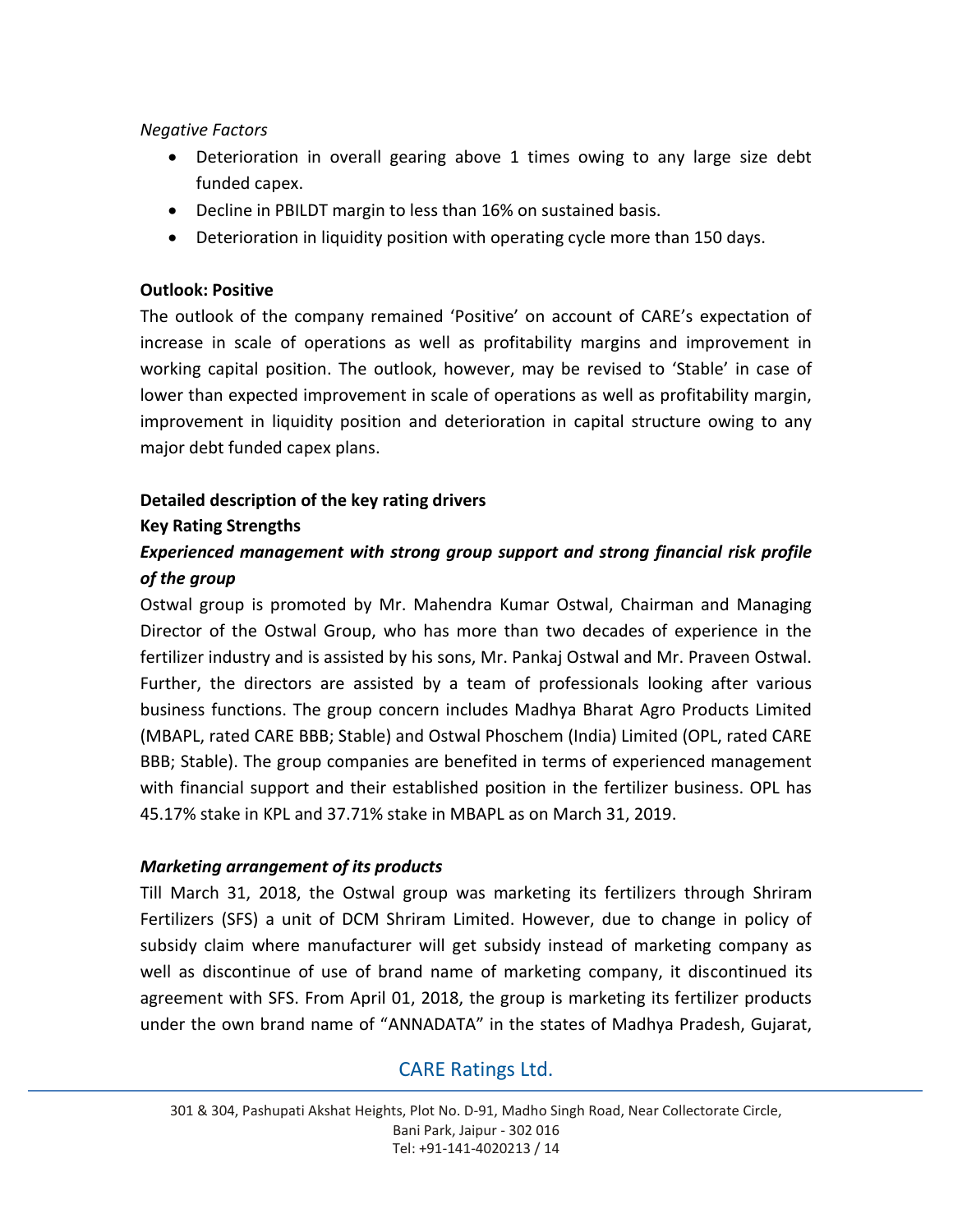Maharashtra, Rajasthan, Punjab, Haryana, Udisha, Himachal Pradesh, Utter Pradesh and Uttarakhand. The group has appointed a network of 1000 distributors (which include SFS also) who in turn supply to more than 9000 dealers. Further, it sales fertilizer to government owned co-operative societies as well. Furthermore, the company is marketing chemicals and mainly selling to various traders as well as manufacturing companies.

#### *Diversified revenue stream with continuous increase in scale of operations*

The scale of operations of KPL as indicated by Total Operating Income (TOI) has witnessed continuous growth and during FY19, TOI has improved by around 59.58% over FY18 owing to ramp up of operations in its chemical division as well as increase in sales in fertilizer segment. During FY19, it has generated 47.62% (53.36% in FY18) of net sales from fertilizer segment whereas 52.38% (46.64% in FY18) of net sales from chemical segment.

#### *Healthy profitability margins*

The profitability of the company improved y-o-y basis and stood healthy with PBILDT and PAT margin of 22.04% and 9.42% respectively in FY19 as against 20.13% and 3.69% respectively in FY18. During FY19, PBILDT margin of the company has improved by 191 bps over FY18 mainly on account of higher margin in chemical segment which offset to an extent by lower margin in fertilizer segment. In fertilizer segment, margin has declined mainly due to high raw material cost.

#### *Comfortable solvency position*

The capital structure of the company stood comfortable with an overall gearing of 0.38 times as on March 31, 2019, improved from 0.60 times as on March 31, 2018 owing to decline in total debt level as well as accretion of profit to reserves. However, the capital structure may deteriorate going forward owing to its plan to take debt funded capex. KPL is planning to setup new project Di-Ammonia phosphate (DAP) 1000 TPD, Phosphoric Acid 100% 300TPD & Sulphuric Acid 500 TPD at AKVN Ind. Area, Meghnagar Dist Jhabua (M.P.). It has envisaged to commence project work from FY22.

Further, the debt service coverage indicators of the company stood comfortable with total debt to GCA of 1.24 times as on March 31, 2019, improved from 3.33 times as on March 31, 2018 owing to increase in GCA level and decline in total debt level. Interest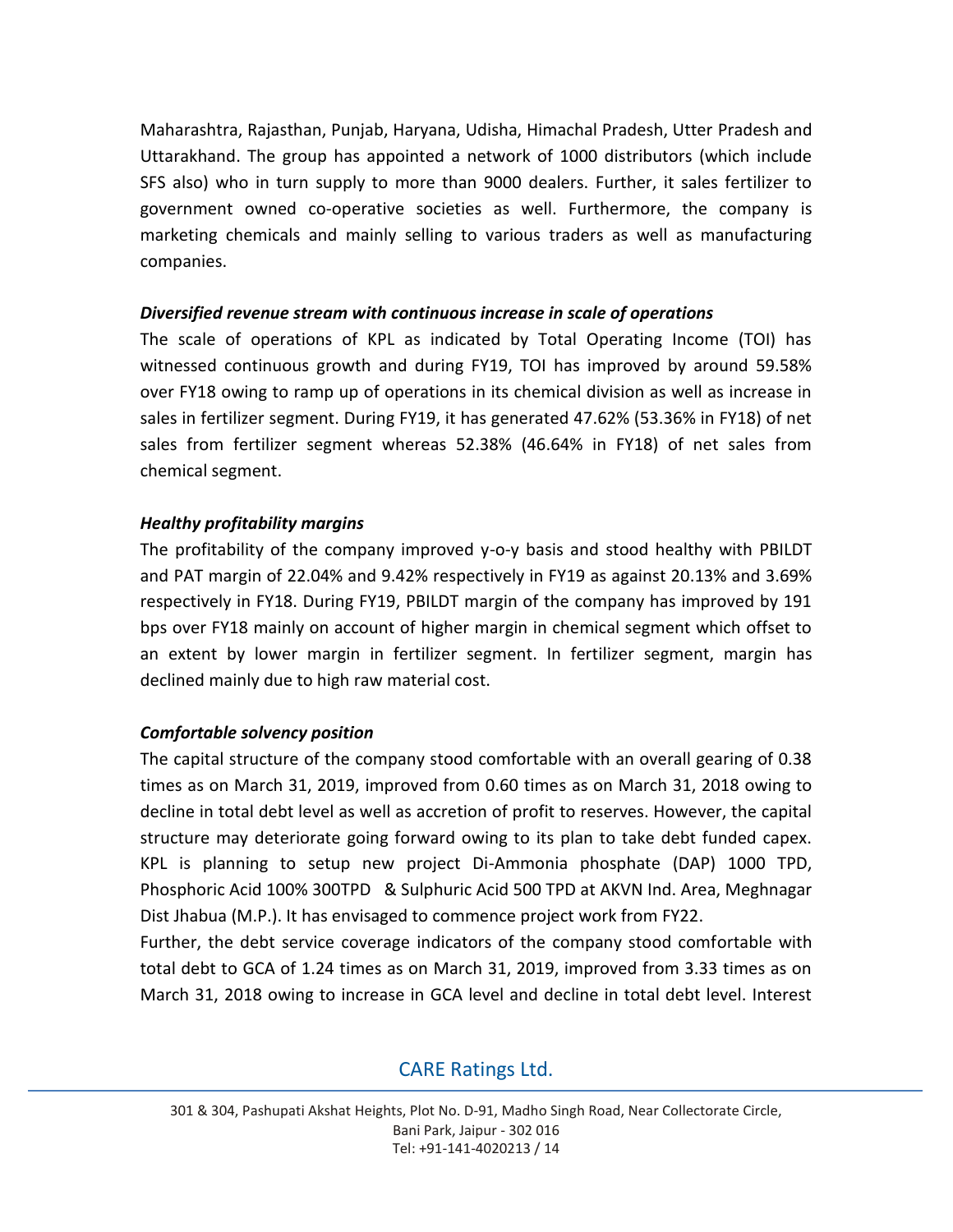coverage stood comfortable at 9.89 times during FY19 as against 3.36 times during FY18 due to increase in PBILDT level as well as decline in interest and finance cost.

#### **Key Rating Weakness**

## *Higher volatility in the prices of rock phosphate and higher import dependency due to low indigenous reserves and Foreign exchange fluctuation risk*

Rock Phosphate being one of the important raw material for manufacturing phosphatic fertilizers including SSP, is not presently available in large quantity in India and that too portion of high grade rock is limited. India meets almost 85% of its rock phosphate requirement through imports, even though the country, according to the Geological Survey of India, has an estimated 250 Million Tonnes (MT) reserves with 150 MT of it is expected to be in the fertilizer grade. India majorly imports rock phosphates from countries like Egypt, Bangladesh, Morocco, US and Middle East. During FY19, it directly imported rock phosphate 25800 MT through high sea sales agreement. However, during FY20, the company has purchased low grade rock phosphate and converted into Beneficiated rock phosphate in its own plant which will reduce the cost of raw material. Furthermore, the profitability is exposed to fluctuation in foreign exchange rate as it does not have any active hedging policy.

#### *Highly regulated fertilizer and chemical industry*

Fertilizer industry is characterized by government control on prices and frequent changes in policies. Till December, 2017, the subsidy on SSP was being claimed and reimbursed by the Government to marketer. But, with effect from January 01, 2018 the subsidy need to be claimed by the manufacturers itself. DBT in fertilizer is meant to transfer subsidies to manufacturers upon authentication of purchase by farmers which can help restricting diversion, prevent leakages, and bring about greater transparency, accountability and efficiency in the system. For FY20, the government has revised the nutrient based subsidy rate only for sulphur by increasing it by 31.9% while keeping the rates for nitrogen, phosphorus and potassium unchanged.

#### **Liquidity: Adequate**

The liquidity position of the company stood adequate marked by healthy cash accruals available for debt repayment obligations. It has cash and bank balance of Rs.2.14 crore as on September 30, 2019. Further, it has generated cash flow from operating activities of Rs.19.00 crore in FY19 as against cash flow from operating activities of Rs.24.37 crore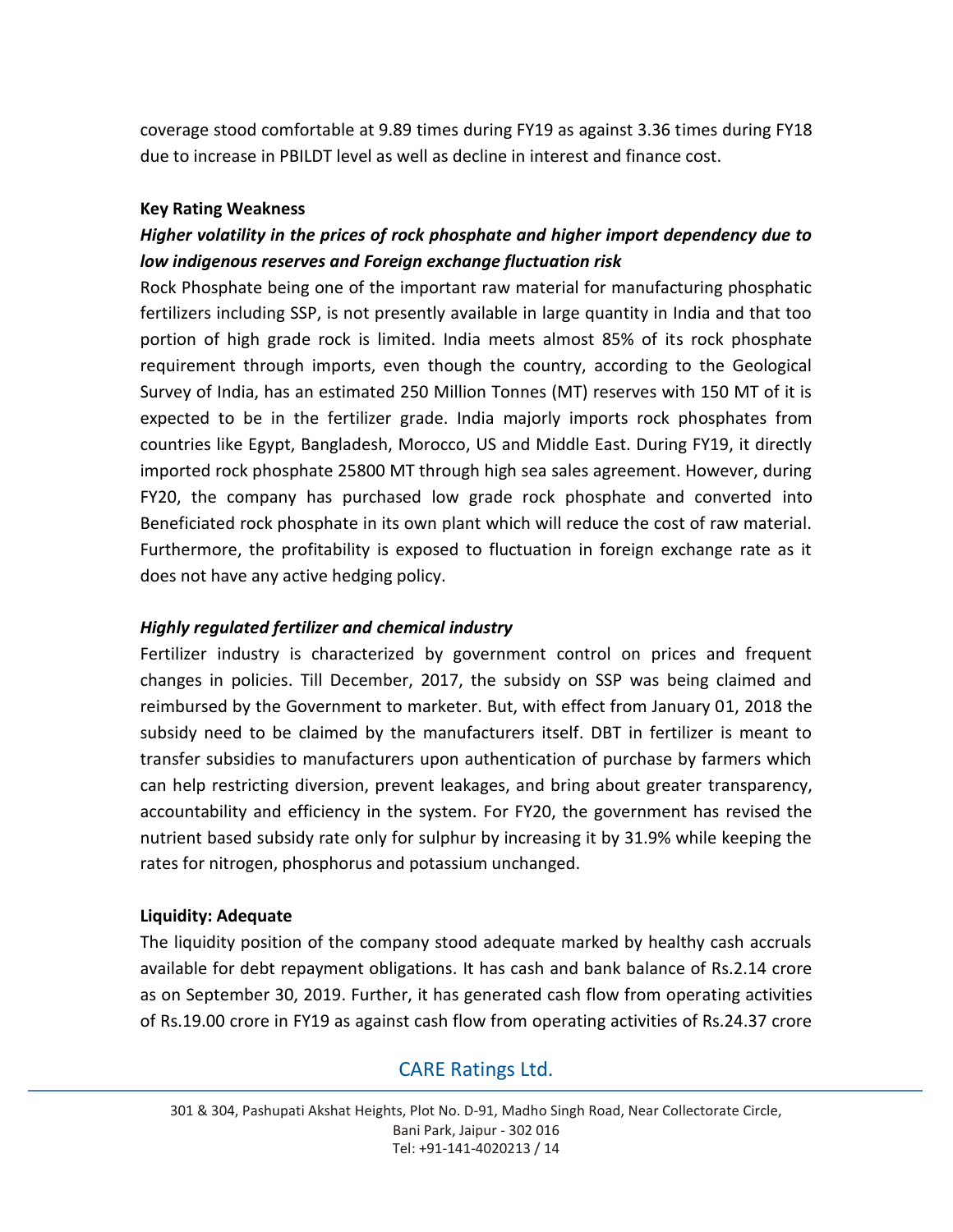in FY18 owing to higher working capital changes. The operating cycle of the company stood at 95 days in FY19, improved from 130 days in FY18 owing to lower inventory holding period and lower collection period. The company procures primary raw material through domestic market as well as import from Egypt and maintains higher inventory to meet regular orders of distributors as it is seasonal in nature. The average inventory period stood around 90-150 days. Further, the company gives credit period of 15-30 days to its distributor and gets payment from co-operating societies in 2 to 3 months. It gets subsidy within one month. Due to it, the company's dependence on working capital limits stood high marked by average utilisation of around 81.12% during past 12 months ended December 2019. The current ratio of the company stood moderate at 1.26 times whereas quick ratio stood below unity at 0.64 times as on March 31, 2019. **Analytical approach:** Standalone

### **Applicable Criteria**

[Criteria on assigning 'outlook' and 'credit watch' to Credit Ratings](http://www.careratings.com/pdf/resources/Rating_Outlook_and_credit_watch_May_2019.pdf) [CARE's Policy on Default Recognition](http://www.careratings.com/pdf/resources/CARE) [Criteria for Short Term Instruments](http://www.careratings.com/upload/NewsFiles/GetRated/Short%20Term%20Instruments%20_Mar%202020.pdf) [Rating Methodology -](http://www.careratings.com/upload/NewsFiles/GetRated/Rating%20Methodology%20-%20Fertilizer%20Companies%20May-2019.pdf) Fertilizer Companies Rating Methodology - [Manufacturing Companies](http://www.careratings.com/upload/NewsFiles/GetRated/Rating%20Methodology%20-%20Manufacturing%20Companies_16Sept2019.pdf) Financial ratios – [Non-Financial Sector](http://www.careratings.com/pdf/resources/Financial%20ratios%20-%20Non%20Financial%20Sector-Sept2019.pdf)

#### **About the Company**

KPL was incorporated in 2004 by Mr. Roop Lal Patel, Mr. Dilip Kumar Gadia and Mrs. Geeta Paliwal. Subsequently, in 2007, the 'Ostwal Group', has acquired the company. KPL is engaged in the manufacturing of fertilizer and chemical. KPL has an installed capacity to manufacture 2 Lakh Metric Tonnes Per Annum (LMPA) of BRP, 1.20 LMPA of SSP, 0.90 LMPA of GSSP, 0.99 LMPA of Sulphuric Acid and 1324 MTPA for Chemical products (Dyes Intermediate) as on March 31, 2019.

| <b>Brief Financials (Rs. crore)</b> | FY18(A) | <b>FY19 (A)</b> |
|-------------------------------------|---------|-----------------|
| Total operating income              | 95.87   | 152.99          |
| PBILDT                              | 19.30   | 33.72           |
| PAT                                 | 3.54    | 14.41           |
| Overall gearing (times)             | 0.60    | 0.38            |
| Interest coverage (times)           | 3.36    | 9.89            |

*A=Audited*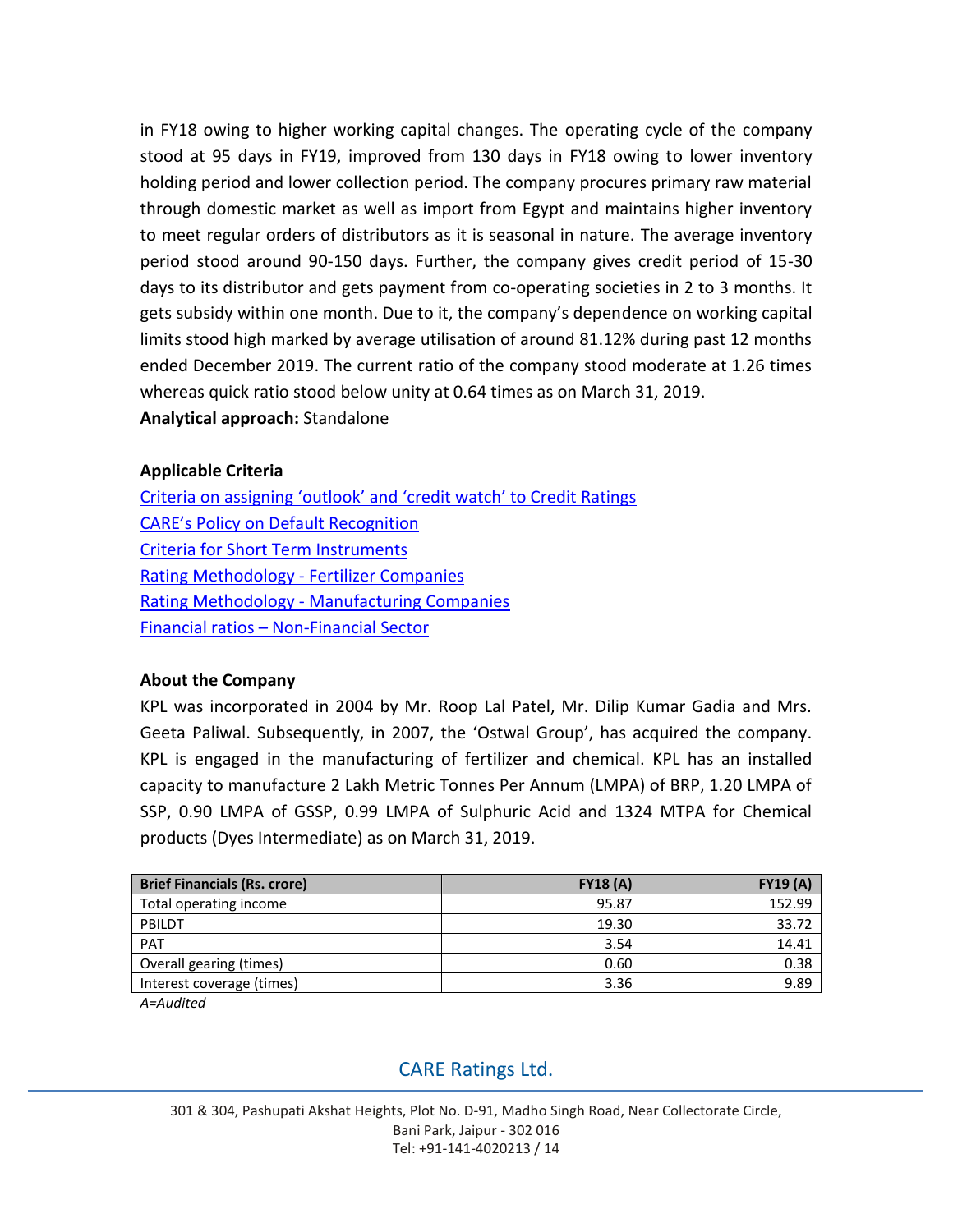In 9MFY20, the company has registered TOI of Rs.138.34 crore with PBILDT and PAT margin of 20.29% and 9.54% respectively.

#### **Status of non-cooperation with previous CRA:** None

**Any other information:** Not Applicable

**Rating History for last three years:** Please refer Annexure-2

#### **Annexure-1: Details of Instruments/Facilities**

| Name of the<br><b>Instrument</b>   | Date of<br><b>Issuance</b> | Coupon<br>Rate | <b>Maturity</b><br><b>Date</b> | Size of the Issue<br>(Rs. crore) | <b>Rating assigned</b><br>along with Rating<br><b>Outlook</b> |  |
|------------------------------------|----------------------------|----------------|--------------------------------|----------------------------------|---------------------------------------------------------------|--|
| Fund-based - LT/<br>ST-Cash Credit |                            |                |                                | 17.00                            | CARE BBB;<br>Positive / CARE<br>$A3+$                         |  |
| Fund-based - LT-<br>Term Loan      |                            |                | November-2021                  | 10.75                            | CARE BBB;<br>Positive                                         |  |

#### **Annexure-2: Rating History of last three years**

| Sr. | Name of the       | <b>Current Ratings</b> |                    |            | <b>Rating history</b> |                                     |           |           |
|-----|-------------------|------------------------|--------------------|------------|-----------------------|-------------------------------------|-----------|-----------|
| No. | Instrument/Bank   | Type                   | <b>Amount</b>      | Rating     | Date(s) $8$           | Date(s) $8$                         | Date(s) & | Date(s) & |
|     | <b>Facilities</b> |                        | <b>Outstanding</b> |            | Rating(s)             | Rating(s)                           | Rating(s) | Rating(s) |
|     |                   |                        | (Rs. crore)        |            | assigned in           | assigned in assigned in assigned in |           |           |
|     |                   |                        |                    |            | 2019-2020             | 2018-2019 2017-2018                 |           | 2016-2017 |
| 1.  | Fund-based - LT/  | LT/ST                  | 17.00              | CARE BBB;  | 1)CARE                | 1)CARE                              |           | 1)CARE    |
|     | ST-Cash Credit    |                        |                    | Positive / | BBB;                  | BBB;                                |           | BBB;      |
|     |                   |                        |                    | CARE A3+   | Positive /            | Stable /                            |           | Stable /  |
|     |                   |                        |                    |            | CARE A3+              | CARE A3                             |           | CARE A3   |
|     |                   |                        |                    |            | $(03-Apr-$            | $(03-Apr-$                          |           | (14-Mar-  |
|     |                   |                        |                    |            | 19)                   | 18)                                 |           | 17)       |
| 2.  | Fund-based - LT-  | LT                     | 10.75              | CARE BBB;  | 1)CARE                | 1)CARE                              |           |           |
|     | Term Loan         |                        |                    | Positive   | BBB;                  | BBB;                                |           |           |
|     |                   |                        |                    |            | Positive              | Stable                              |           |           |
|     |                   |                        |                    |            | $(03-Apr-$            | $(03-Apr-$                          |           |           |
|     |                   |                        |                    |            | 19)                   | 18)                                 |           |           |

*Note on complexity levels of the rated instrument: CARE has classified instruments rated by it on the basis of complexity. This classification is available at www.careratings.com. Investors/market intermediaries/regulators or others are welcome to write to care@careratings.com for any clarifications.*